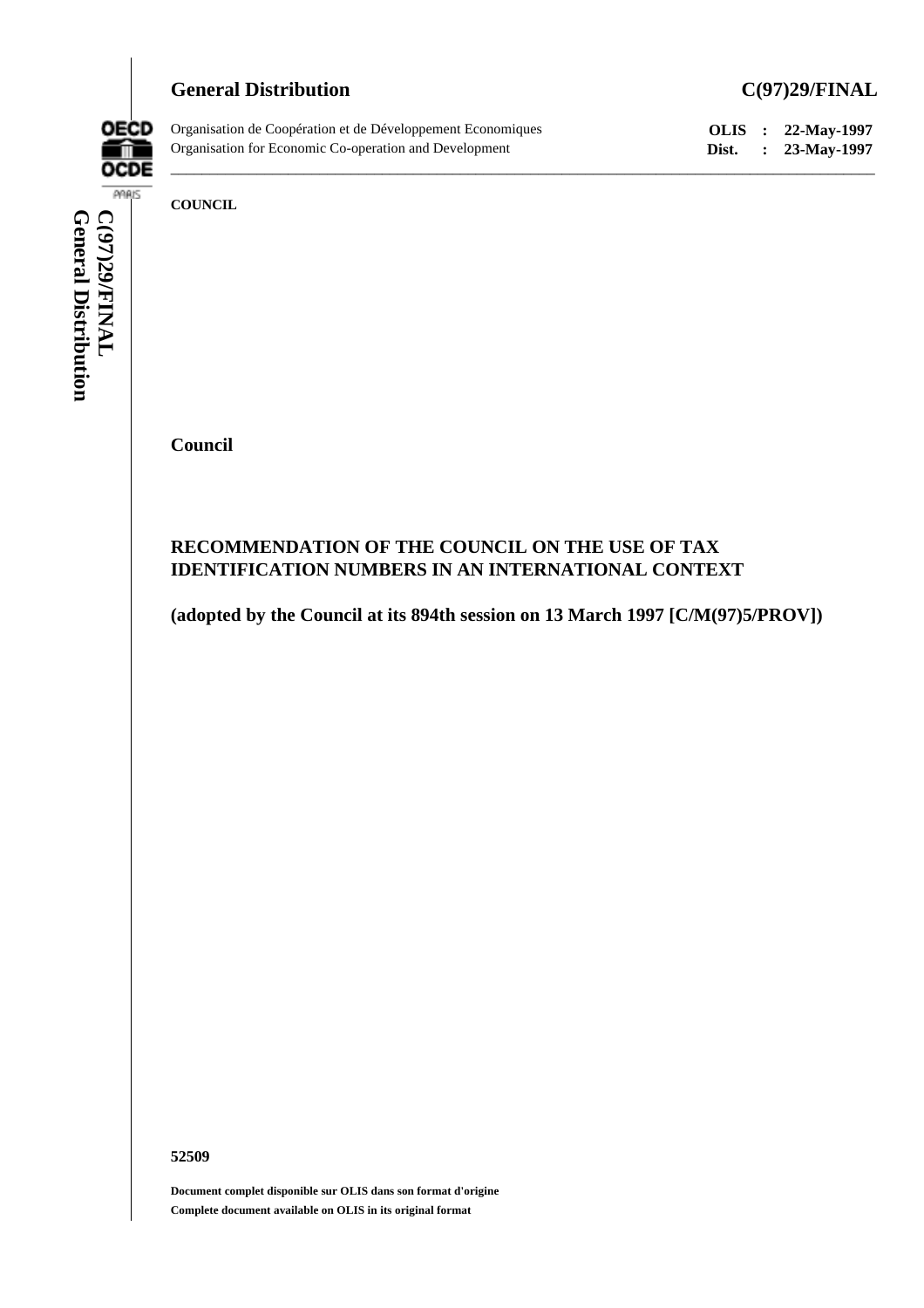#### THE COUNCIL,

Having regard to Article 5(b) of the Convention for Economic Co-operation and Development of 14th December 1960;

Having regard to the Recommendation of the Council of 21st September 1977 concerning tax avoidance and evasion [C(77)149/FINAL];

Having regard to the Recommendation of the Council of 23 September 1980 concerning a standardised form for automatic exchanges of information under international tax agreements [C(81)39/FINAL];

Having regard to the Recommendation of the Council on 23 July 1992 concerning the Model Tax Convention on Income and on Capital [C(92)122/FINAL];

Having regard to the Recommendation of the Council of 23 July 1992 concerning an OECD Standard Magnetic Format for automatic exchanges of information under international tax agreements [C(92)50/FINAL];

Having regard to the joint Council of Europe/OECD Convention on Mutual Administrative Assistance in Tax Matters which came into force on 1 April 1995;

Having regard to the Recommendation of the Council of 13 March 1997 concerning an OECD Standard Magnetic Format for automatic exchanges of information under international tax agreements [C(97)30/FINAL];

Considering the need to improve the effectiveness of exchange of information on cross-border income flows and thereby ensure that such income does not escape taxation;

Considering that all but five OECD Members have a Tax Identification Number and that mandatory disclosure of this number by non-residents in the source country would be the most effective method of enforcing the compliance on cross-border income flows;

### I. RECOMMENDS:

1. That Members should encourage non-resident recipients of income to disclose their residence country Tax Identification Number (TIN). Members should consider making this disclosure mandatory. When it is mandatory for the recipient of income to disclose his residence country TIN to the payer of income, there should be a mandatory requirement for the payer to pass the TIN to the tax administration of the source country. Where the recipient of income discloses voluntarily his residence country TIN to the payer of income, Members should either consider making it a mandatory requirement for the payer to pass the TIN to the tax administration of the source country or adopt alternative means of tax compliance (e.g. withholding tax at a full rate subject to reduction if the recipient of income provides the payer with relevant means of identification). When a TIN is not provided, alternative means of identification should be required and strongly enforced;

2. That Members which do not issue residence country TIN should issue a special TIN, on a internationally consistent basis, for taxpayers investing abroad which would be accepted as a residence country TIN in the source country or to provide alternatives with an equivalent level of identification (such as a certificate of residence with a certification sequence number).